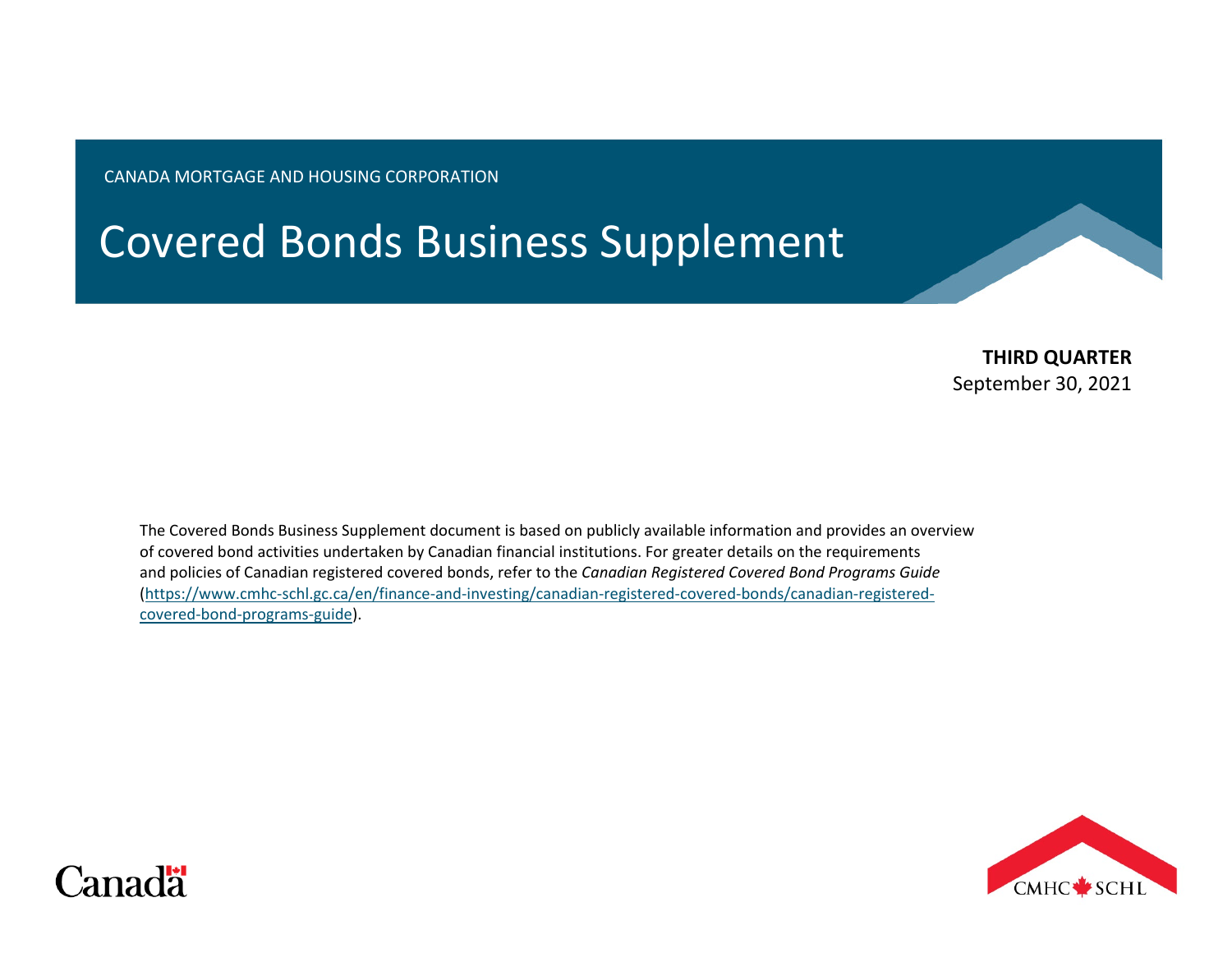## ANNUAL ISSUANCE AND OUTSTANDING VOLUME OF COVERED BONDS

The 2012 amendments to the *National Housing Act* established a legal framework for the registration of covered bond programs in Canada. Under the Act, CMHC is responsible for maintaining a registry of covered bonds issuers and programs and acts as the administrator for the legislative covered bonds framework. Prior to 2012, covered bonds issued by Canadian financial institutions were issued under structured programs without statutory protection for investors. The Government and CMHC do not provide any guarantees or backing for covered bonds, and covered bond collateral must be composed of one- to four-unit uninsured residential mortgage loans.

The amount of covered bonds outstanding issued by Canadian financial institutions has increased gradually since 2007. As of September 30, 2021, the amount of covered bonds outstanding issued under the legislative framework amounted to \$196.9 billion and the 2021 issuance amounted to \$31 billion.



Source: Registered Issuers' websites Source: Registered Issuers' websites Source: Registered Issuers' websites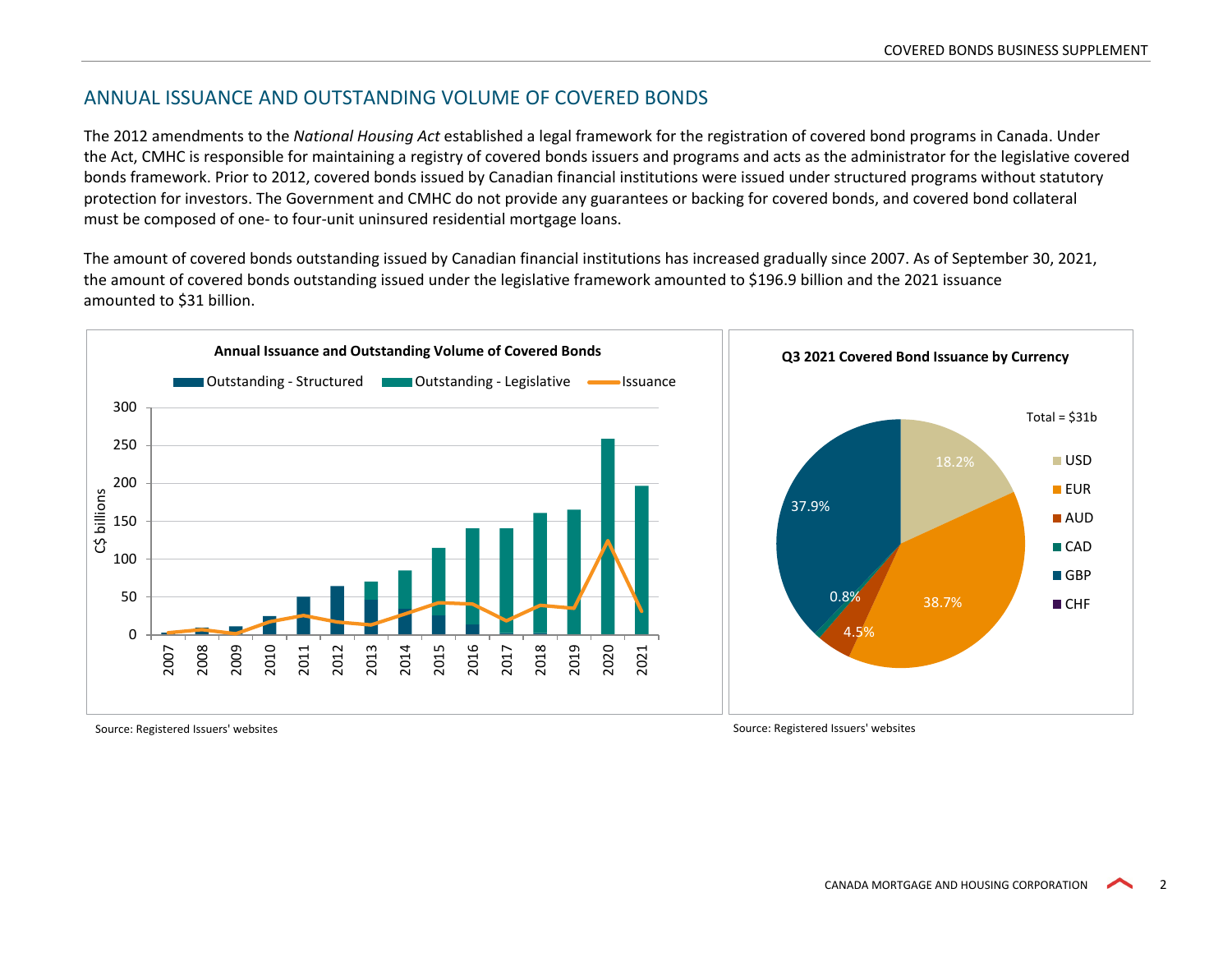## COVERED BONDS ISSUANCE CAPACITY

Canada's eight largest banks (Bank of Montreal, Bank of Nova Scotia, Canadian Imperial Bank of Commerce, HSBC Bank Canada, Laurentian Bank, National Bank of Canada, Royal Bank of Canada, Toronto-Dominion Bank) and Fédération des caisses Desjardins du Québec have registered covered bonds programs. In July 2021 Equitable Bank became the 10th participant approved under the Canadian Covered Bond program.

Under federal and provincial regulatory requirements, the amount of assets pledged for covered bonds by an institution cannot exceed 5.5% of its total assets as set and calculated by the regulatory bodies (OSFI and AMF, respectively). In March 2020, the regulatory bodies temporarily increased the limit on total assets that may be pledged for covered bonds from 5.5% of the deposit taking institution's assets to 10%, resulting in additional issuance capacity. The additional 4.5% issuance capacity may only be used to permit issuers to pledge covered bonds as collateral to the Bank of Canada. In March 2020, the Bank of Canada announced that own-name covered bonds would be accepted for term repo operations. The maximum amount of pool assets relating to market instruments remained limited to 5.5% of the issuer's on-balance sheet assets. The 2020 issuance volumes totaled \$124 billion, of which \$92 billion was issued for the purposes of pledging the covered bonds as collateral to the Bank of Canada.

In October 2020, the Bank of Canada announced that own-name covered bonds will no longer be accepted for term repo operations. In April 2021 the regulatory bodies announced the unwinding of the temporary 10% covered bond limit bringing back the limit to 5.5% of the issuer's on-balance sheet assets. The 5.5% limit captures both market and own-name issuances. Issuers cancelled \$53B CAD of own-name issuances to make room for market issuances in Q2 and Q3. As of September 30, 2021, \$33B CAD of own-name covered bonds remains outstanding. The covered bond ratios ranged from 0.6% to 4.6% and the combined regulatory covered bond limit was \$392.7 billion as at September 2021. At this point, all issuers have the capacity to issue additional covered bonds. Future covered bond redemptions will also provide additional issuance capacity.

| As at September 30th, 2021                 | <b>BMO</b> | <b>BNS</b> | <b>CIBC</b> | <b>EQ</b> | <b>FCDQ</b> | <b>HSBC</b> | <b>LBC</b> | <b>NBC</b> | <b>RBC</b> | TD    | <b>TOTAL</b> |
|--------------------------------------------|------------|------------|-------------|-----------|-------------|-------------|------------|------------|------------|-------|--------------|
| <b>Total Covered Bonds Outstanding</b>     |            |            |             |           |             |             |            |            |            |       |              |
| (C\$ Equivalent)                           | 26.1       | 42.9       | 25.0        | 0.5       | 8.3         | 4.8         | 0.2        | 12.4       | 46.8       | 29.5  | 196.9        |
| <b>Total Regulatory Covered Bond Limit</b> | 53.4       | 63.9       | 44.3        | 1.8       | 18.2        | 6.3         | 2.4        | 19.4       | 88.8       | 93.6  | 392.7        |
| Assets Remaining Available to be Pledged   | 25.4       | 18.4       | 17.4        | 1.2       | 9.5         | 1.0         | 2.1        | 5.8        | 38.4       | 62.5  | 182.2        |
| Total Assets Pledged as a %                |            |            |             |           |             |             |            |            |            |       |              |
| of Regulatory Limit                        | 52.3%      | 71.2%      | 60.6%       | 31.7%     | 47.7%       | 83.7%       | 11.6%      | 69.8%      | 56.7%      | 33.2% |              |
| Covered Bond Ratio (%)                     | 2.8%       | 3.9%       | 3.3%        | 1.7%      | 2.6%        | 4.6%        | 0.6%       | 3.8%       | 3.1%       | 1.8%  |              |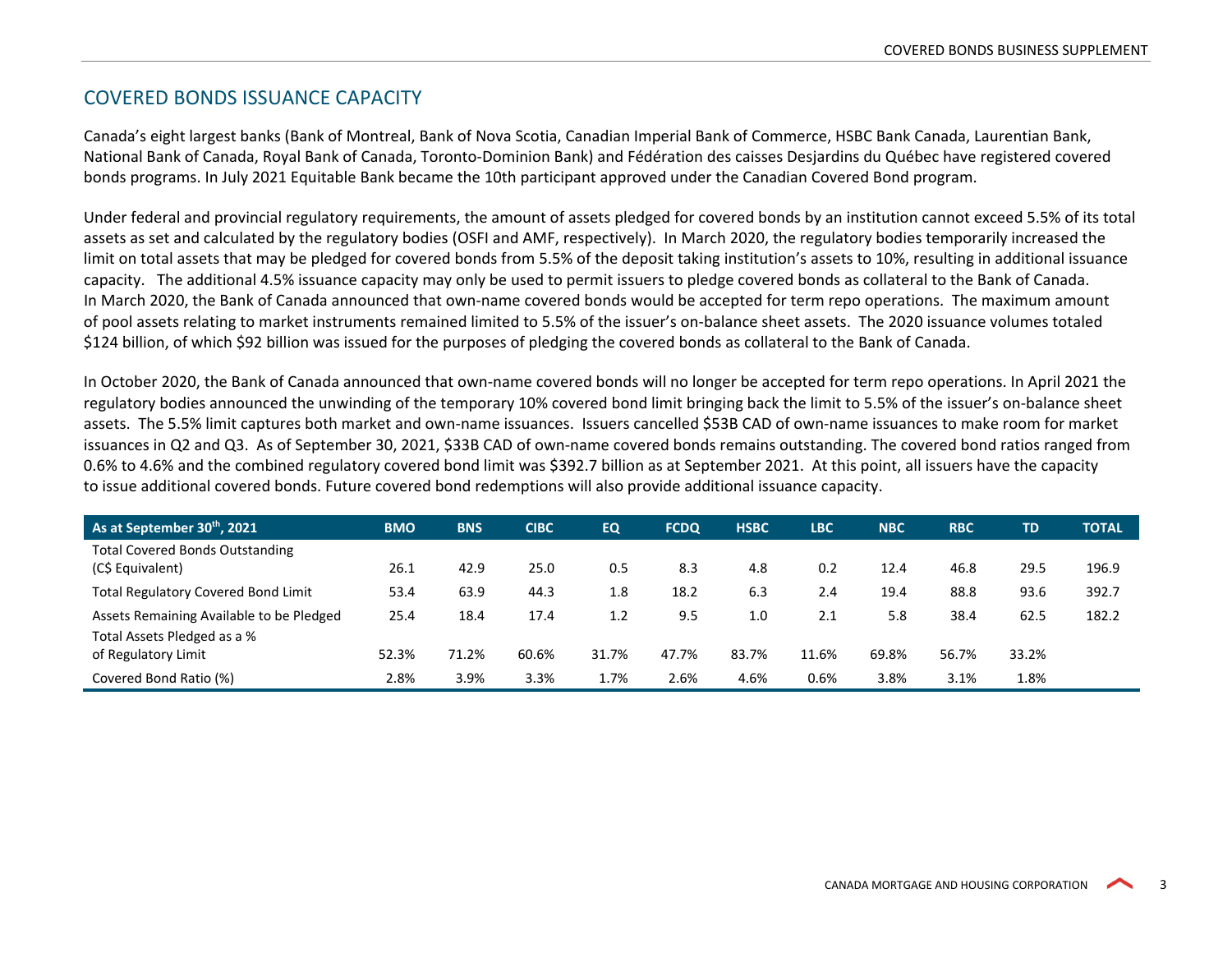

Source: Registered Issuers' websites Source: Registered Issuers' websites Source: Registered Issuers' websites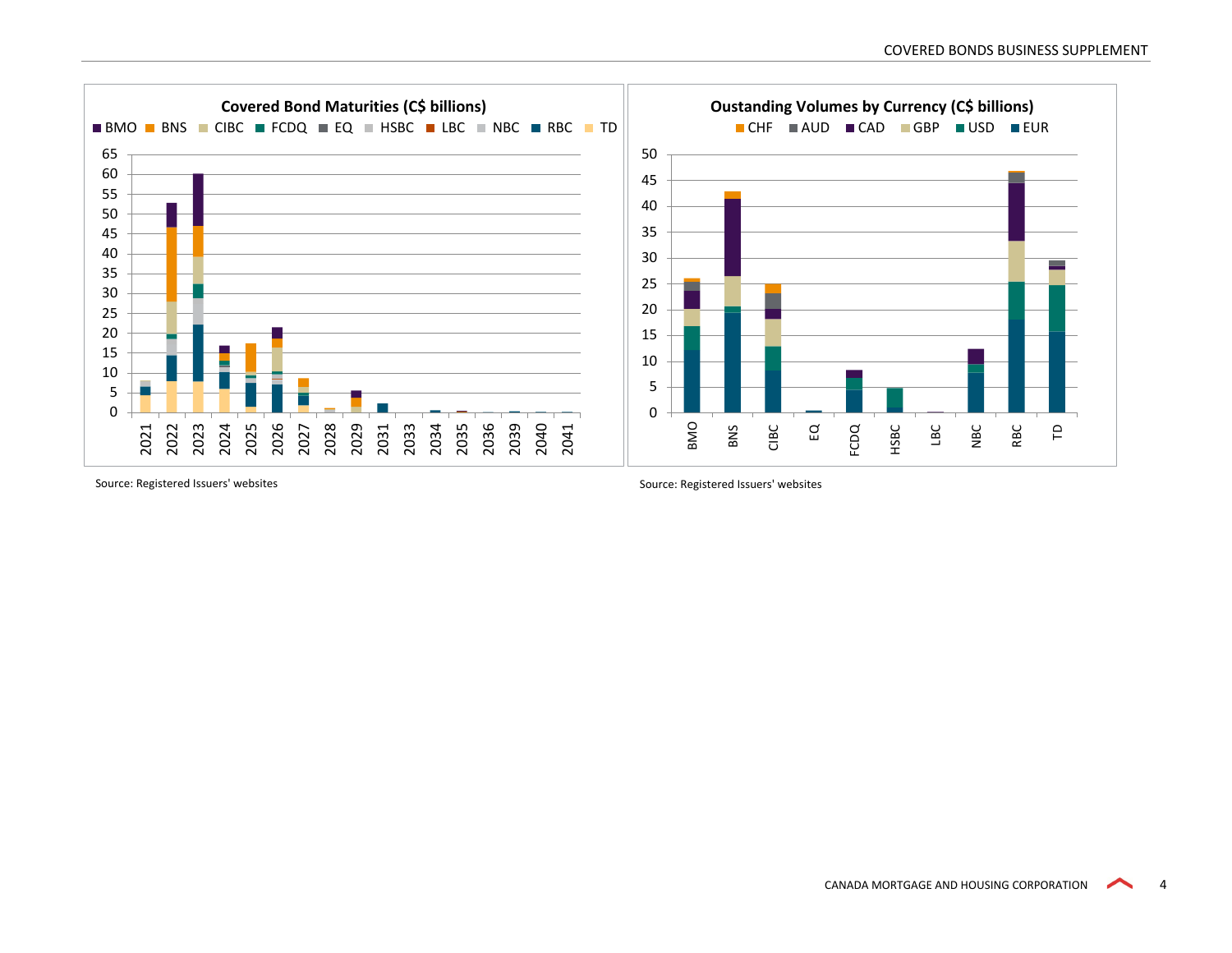## COVERED BONDS AS A SOURCE OF FUNDING

Canadian lenders have continually increased their use of covered bonds as a source of funding. Covered bond funding as a percentage of the total mortgage market increased from 5% in early 2013 to over 10% in 2016. In September 2021, covered bond funding as percentage of the mortgage market is 11.2%.



Sources: Statistics Canada website, Registered Issuers' websites